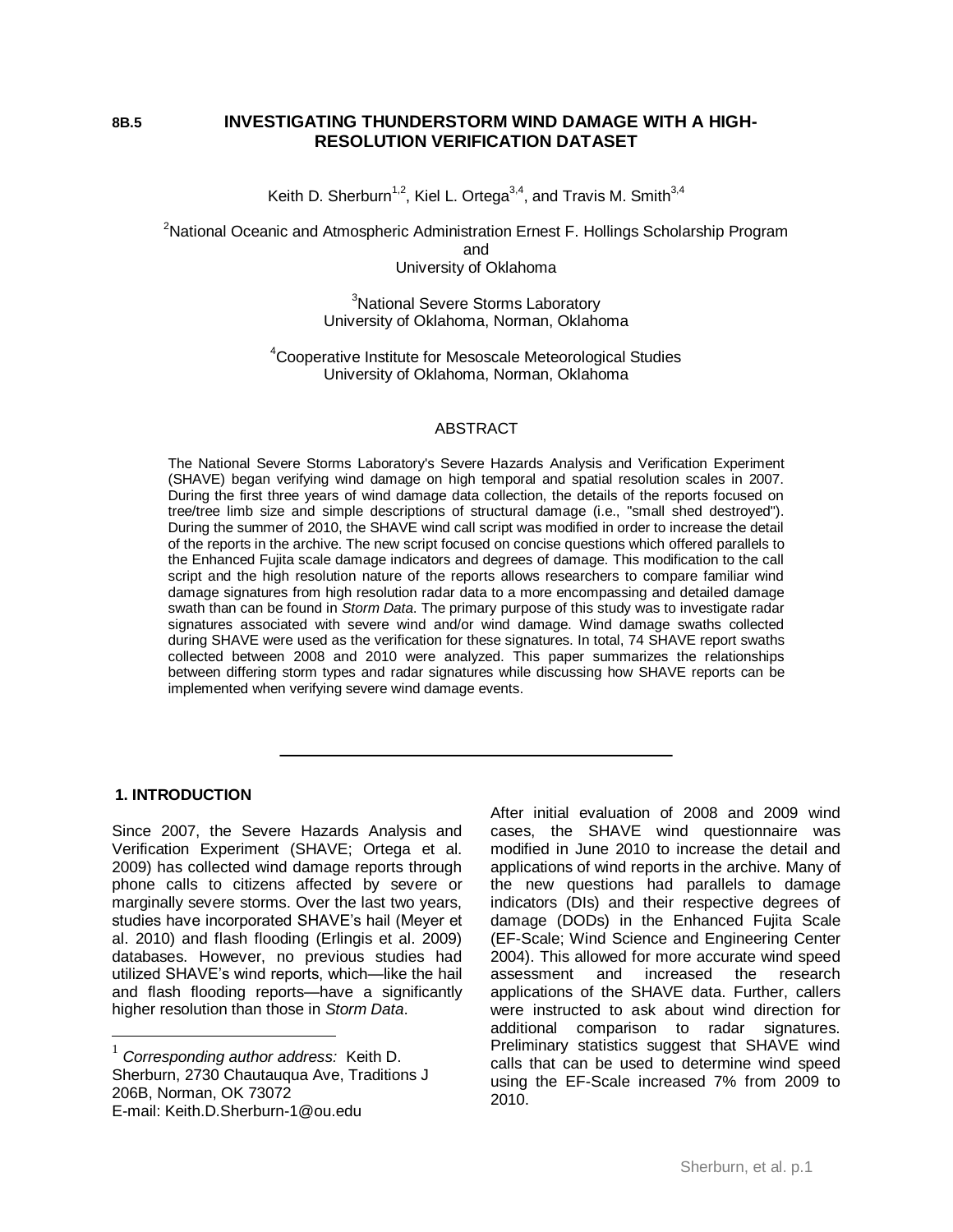# **2. DATASET**

For the purposes of this project, 74 cases were investigated in an attempt to quantify the probability of

detection (POD) for various common wind damage radar signatures. These cases are

summarized in Table 1. Due to the modifications in the wind questionnaire

| <b>Table 1. Project Cases</b> |       |  |  |  |
|-------------------------------|-------|--|--|--|
| Year                          | Cases |  |  |  |
| 2008                          | 3     |  |  |  |
| 2009                          | g     |  |  |  |
| 2010                          | 62    |  |  |  |
| <b>Storm Type</b>             |       |  |  |  |
| Supercell                     |       |  |  |  |
| Non-supercell                 | 24    |  |  |  |
| Lines                         | 43    |  |  |  |

during summer 2010, the majority of cases were from that year. The cases were divided into three storm types: supercells, non-supercells (including multicells and pulse storms), and lines or mesoscale convective systems (MCSs). Storms that transitioned between two or more storm types throughout the entirety of the event were categorized by their initial storm type. The dataset encompassed 24 states and over 4000 SHAVE calls, including over 1400 wind damage reports.

### **3. METHODOLOGY**

In order to evaluate the POD of common wind damage signatures, Warning Decision Support System – Integrated Information (WDSSII; Lakshmanan et al. 2007) was used in association with SHAVE wind reports on Google Earth. Signatures were manually identified on WDSSII, and the radar scan time, height above radar level (ARL), and latitude/longitude for each was catalogued. The signatures were later divided by the storm types given in Table 1.

From the 74 cases, 387 common radar signatures were identified. A list of the signatures and the number of occurrences are shown in Table 2. The most common signatures throughout the investigated cases included low-level divergence (defined as divergence below 0.5 km ARL), midlevel convergence (defined as convergence between 1.5 km and 5.5 km ARL), rotation, and high velocity (typically above 25 m  $s<sup>-1</sup>$ ). Additional common signatures were descending reflectivity cores and three-body scatter spikes (TBSSs). Other less common signatures included hook echoes and gust front kinks. Examples of some of the common signatures are shown in Figure 1.

## **Table 2. Signature occurrences**

| <b>Signature</b>        | <b>Occurrences</b> |  |  |
|-------------------------|--------------------|--|--|
| Low-level divergence    | 89                 |  |  |
| Mid-level convergence   | 82                 |  |  |
| Rotation                | 58                 |  |  |
| High velocity           | 45                 |  |  |
| Descending reflectivity | 34                 |  |  |
| <b>TBSS</b>             | 18                 |  |  |
| Other divergence        | 46                 |  |  |
| Other convergence       | 17                 |  |  |
| Other                   | 12                 |  |  |



**FIG. 1. Examples of radar signatures investigated throughout the project: divergence (top left), convergence (top right), high velocity (bottom left), TBSS (bottom right). White arrows indicate winds blowing away from the radar, while black arrows indicate winds heading towards the radar.**

Once the signatures were identified, they were compared to SHAVE wind reports using Google Earth. If at least one wind damage report was close to the location of a radar signature, this was considered a hit. If there were no reports nearby, this was a miss. In general, the report was *close* or *nearby* if it was within 0.02 of a degree with both latitude and longitude. However, this was extended in the case of some signatures, particularly mid-level convergence, as the effects at the surface would naturally be delayed. Figure 2 shows how Google Earth and WDSSII can be utilized to easily determine the distance between a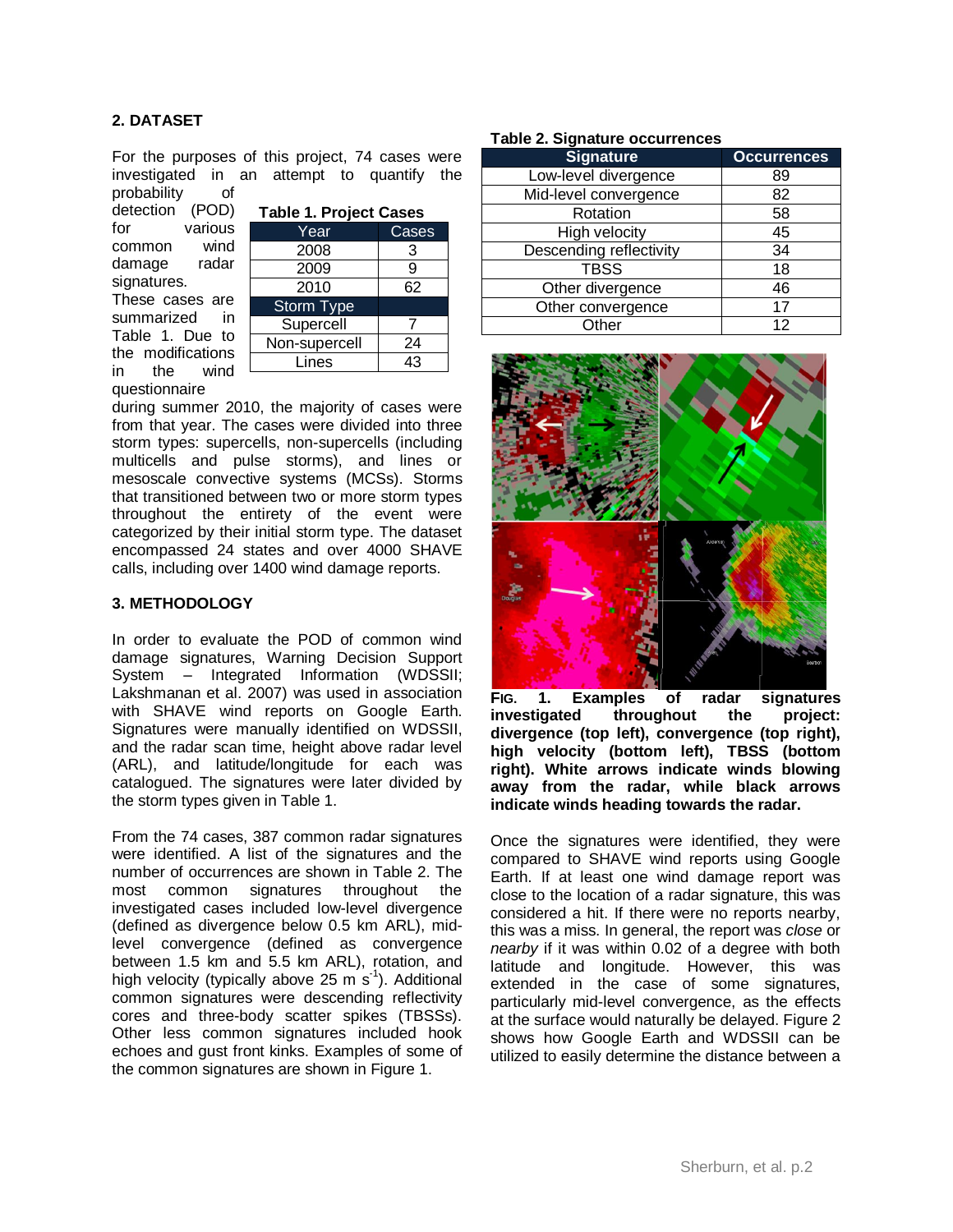radar signature and associated SHAVE wind reports.



**FIG. 2. Google Earth (top) and WDSSII (bottom) representation of SHAVE reports and a divergence signature, respectively. Comparing the latitude/longitude of each allowed for quick evaluation of radar signatures.**

#### **4. RESULTS**

Many of the signatures investigated had over a 50% POD. A summary of the signatures and their PODs for supercell cases (Sup), non-supercell (Non-Sup) cases, and line/MCS cases is shown in Table 3. The signatures shown in the table are low-level divergence, mid-level convergence, high velocity, rotation, descending reflectivity cores, TBSSs, other divergence, other convergence, and other (including hook echoes, high reflectivity cores aloft, and gust front kinks).

In the case of supercells, high velocity, descending reflectivity cores, and TBSSs all had very high PODs. Of those, descending reflectivity cores had the highest sample, indentified 19 times with associated reports in 15 of those cases. High velocity and TBSSs were each sampled 5 times with associated reports 4 times. The most sampled signature in supercells was mid-level convergence, which had 36 occurrences and 19 occurrences with a report.

For non-supercells, other convergence signatures and other signatures had the highest POD, each at 100%. However, these signatures only had three combined occurrences. More common signatures with a high POD were again TBSSs, high velocity, and descending reflectivity cores. TBSSs had the highest POD of these signatures, with 11 or 13 occurrences being associated with a report. Low-level divergence signatures were the most sampled in non-supercells, with 31 occurrences, but only 16 occurred with a report nearby.

|  |  |  |  | Table 3. POD for radar signatures |
|--|--|--|--|-----------------------------------|
|--|--|--|--|-----------------------------------|

| <b>Signature</b>  | <b>Probability of Detection</b> |         |       |     |  |  |
|-------------------|---------------------------------|---------|-------|-----|--|--|
|                   | Sup                             | Non-Sup | Lines | All |  |  |
| <b>LL Div</b>     | 67%                             | 52%     | 67%   | 62% |  |  |
| <b>ML Conv</b>    | 53%                             | 71%     | 55%   | 57% |  |  |
| <b>High Vel</b>   | 80%                             | 80%     | 63%   | 67% |  |  |
| <b>Rotation</b>   | 50%                             | 60%     | 62%   | 59% |  |  |
| Desc. Ref.        | 79%                             | 78%     | 67%   | 76% |  |  |
| <b>TBSS</b>       | 80%                             | 85%     | n/a   | 83% |  |  |
| <b>Other Div</b>  | 56%                             | 60%     | 33%   | 48% |  |  |
| <b>Other Conv</b> | 67%                             | 100%    | 33%   | 59% |  |  |
| <b>Other</b>      | $0\%$                           | 100%    | 25%   | 25% |  |  |

As a whole, lines showed the most uncertainty in signature POD. The signatures with the highest POD were low-level divergence and descending reflectivity cores. Low-level divergence signatures were identified 55 times, with 37 of those occurring near a SHAVE damage report. Descending reflectivity cores only occurred six times. High velocity signatures were common in lines, with 35 occurrences and 22 with a report nearby.

Throughout all of the cases, TBSSs and descending reflectivity cores clearly had the highest PODs. TBSSs occurred 18 times with 15 of those associated with a report. The TBSS is typically known as a hail signature, and its relationship to wind damage is largely unknown (Lemon 1998). Unfortunately, no additional TBSS cases were sampled during 2010.